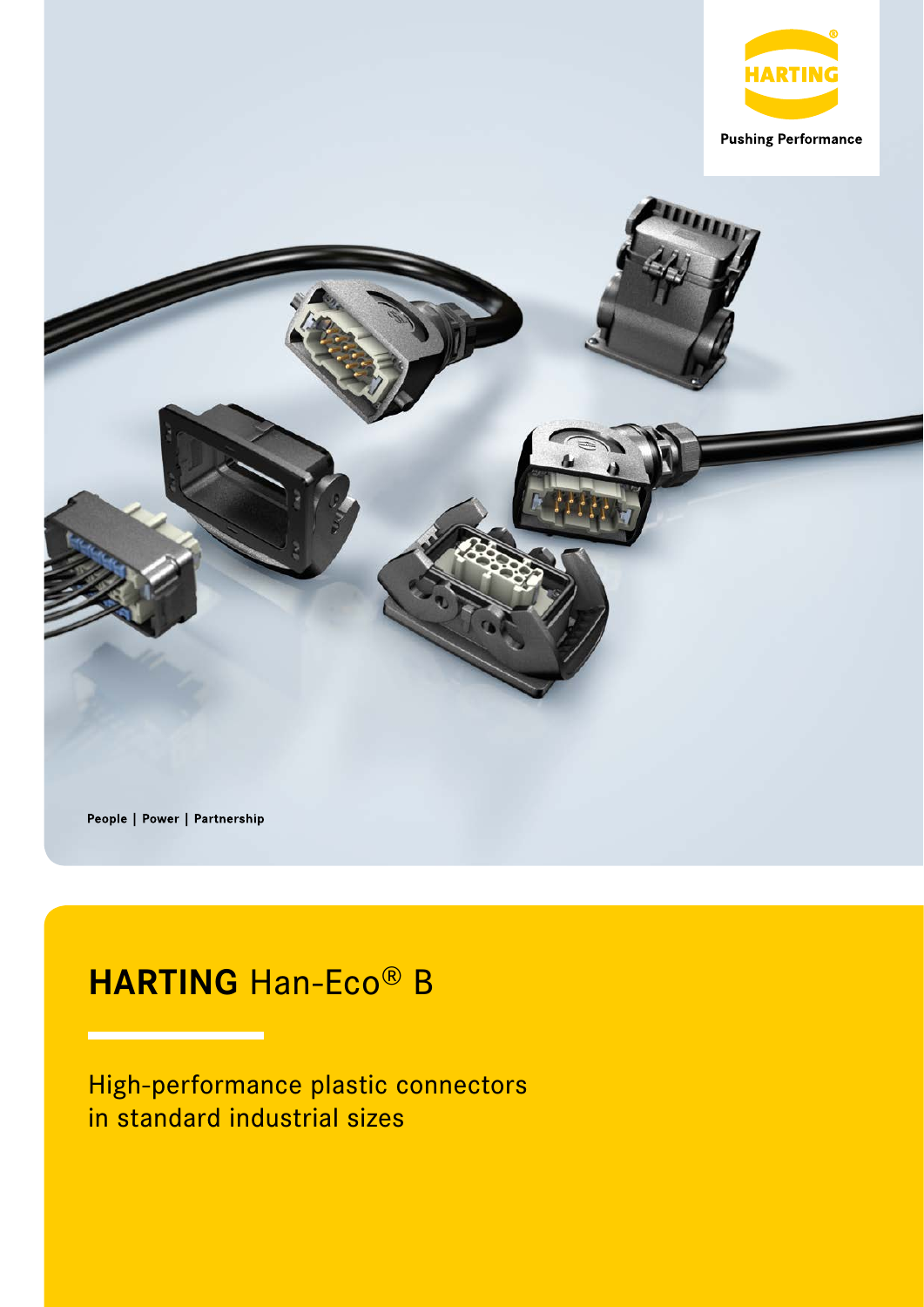Compared to Han® B metal housings, the weight advantage is up to 50 % depending on the combination you choose.

The rear mounting option ensures a quick and easy assembly. Installation technicians do no longer have to conduct cables through the bulkhead mounted housing, before assembling the contact inserts. Instead, pre-assembled insulation bodies can be directly snapped into the housing from the rear.



### **Technical characteristics**

| erature                        | $-40$ +125 °C                     |
|--------------------------------|-----------------------------------|
| tection acc. to IEC 60 529     | IP65 and IP66                     |
| d / housing                    | Polyamide, fibre-glass reinforced |
| / housing)                     | RAL 9005 (jet black)              |
|                                | <b>NBR</b>                        |
|                                | RAL 9005 (jet black)              |
| ing)                           | Polyamide, fibre-glass reinforced |
| າg)                            | RAL 9005 (jet black)              |
| acc. to UL 94                  | $V - 0$                           |
| acc. to UL 94 (locking levers) | $V - Q$                           |
|                                |                                   |

## **Han-Eco® B**

### **Specifications and approvals**

| 2, HL3 |  |  |  |
|--------|--|--|--|
| 2, HL3 |  |  |  |
| 2, HL3 |  |  |  |
|        |  |  |  |

IEC 61948 EN 45545-2 R22: HL1, HL2, HL3 R23: HL1, HL2, HL3 R24: HL1, HL2, HL3



Outdoor version available for extreme environmental conditions



Backward compatibility with Han® B metal hoods and housings

Excellent mechanical robustness combined with minimal weight

Limiting temp Degree of pro Material (hod Colour (hood Material (sea Colour (seal) Material (lock Colour (locking) Flammabillity Flammabillity

Rear mounting of inserts speeds up installation





"Click and mate" principle ensuring a secure assembly process

The Han-Eco® B series is a new series of hoods and housings in the Han-Eco® portfolio that comes in sizes 6 B - 24 B. This series is completely compatible with the Han® B industrial standard. Standard inserts and modules in conjunction with the hinged frames from the Han-Modular® portfolio may be used.